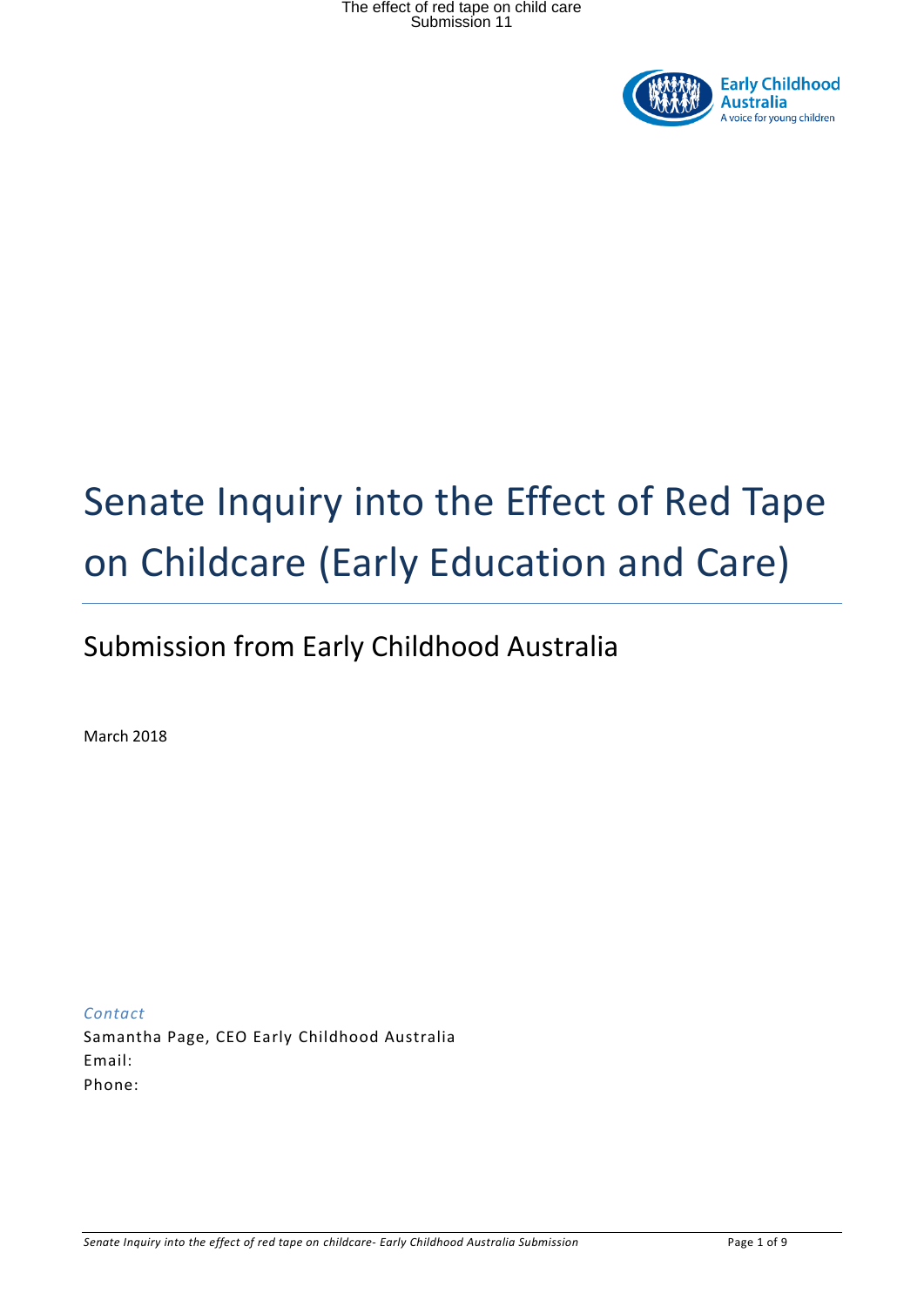

### **Table of Contents**

| 2. |  |  |  |
|----|--|--|--|
|    |  |  |  |
|    |  |  |  |
| 3. |  |  |  |
|    |  |  |  |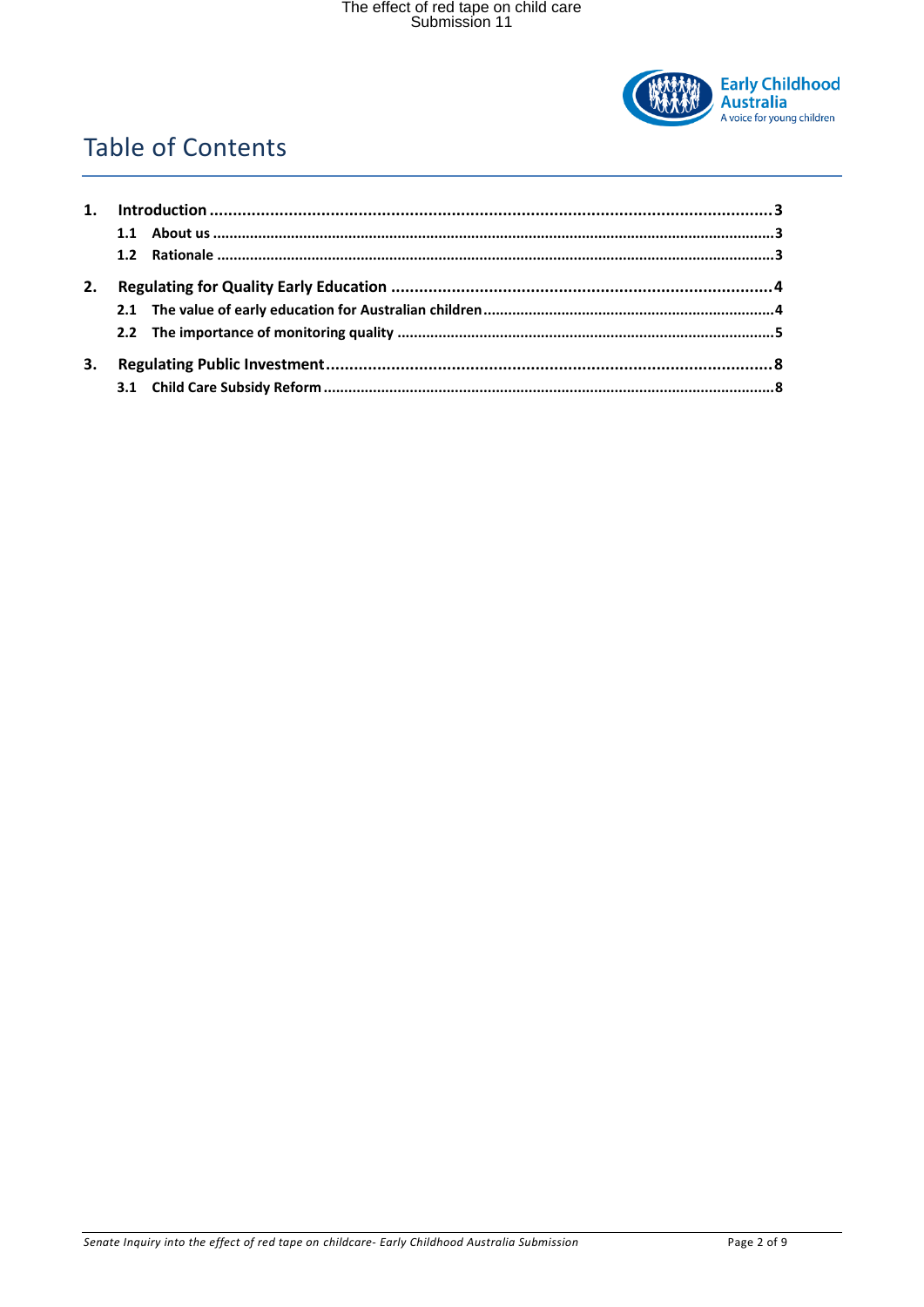

### <span id="page-2-0"></span>**1. Introduction**

#### <span id="page-2-1"></span>**1.1 About us**

Early Childhood Australia (ECA) has been serving the Australian community for 80 years, since our establishment in 1938. We are a federated network with Branches in each State and Territory. Together we have over 4,000 members across Australia engaged in the education and care of young children (birth to eight years).

Our vision is 'every young child is thriving and learning'. To achieve this vision we champion the rights of young children to thrive and learn at home, in the community, within early learning settings and through the early years of school.

Our work builds the capacity of our society and the early childhood sector to realise the potential of every child during the critical early years of their development. ECA specifically acknowledges the rights of Aboriginal and Torres Strait Islander children and their families, and the past and current injustices and realities for them around Australia.

ECA's work is informed by our commitment to children's rights and our knowledge on early childhood development, learning and pedagogy. We have recently revised and updated the ECA Code of Ethics for the early childhood education and care sector, which is based on the principles of the United Nations Convention on the Rights of the Child.

<span id="page-2-2"></span>To find out more, please visit [www.earlychildhoodaustralia.org.au.](http://www.earlychildhoodaustralia.org.au/)

### **1.2 Rationale**

ECA welcomes the opportunity to make a submission to the Senate Inquiry into the *Effect of Red Tape on Childcare (Early Education and Care).*

We believe that early childhood education and care (referred to as childcare in this inquiry) should be affordable for families and represent good value for public investment. To this end we have an interest in effective regulation that supports efficient administration within early childhood services. Where regulation creates red tape the benefit needs to be understood and weighed against the cost.

In order to effectively regulate early education and care it is important to understand the purpose of the services provided. Services have a dual role supporting workforce participation and amplifying children's development. All regulation must be congruent with both purposes and there are dangers in focusing on one without keeping the other in mind. Nonetheless, the safety and wellbeing of young children must always be a paramount consideration.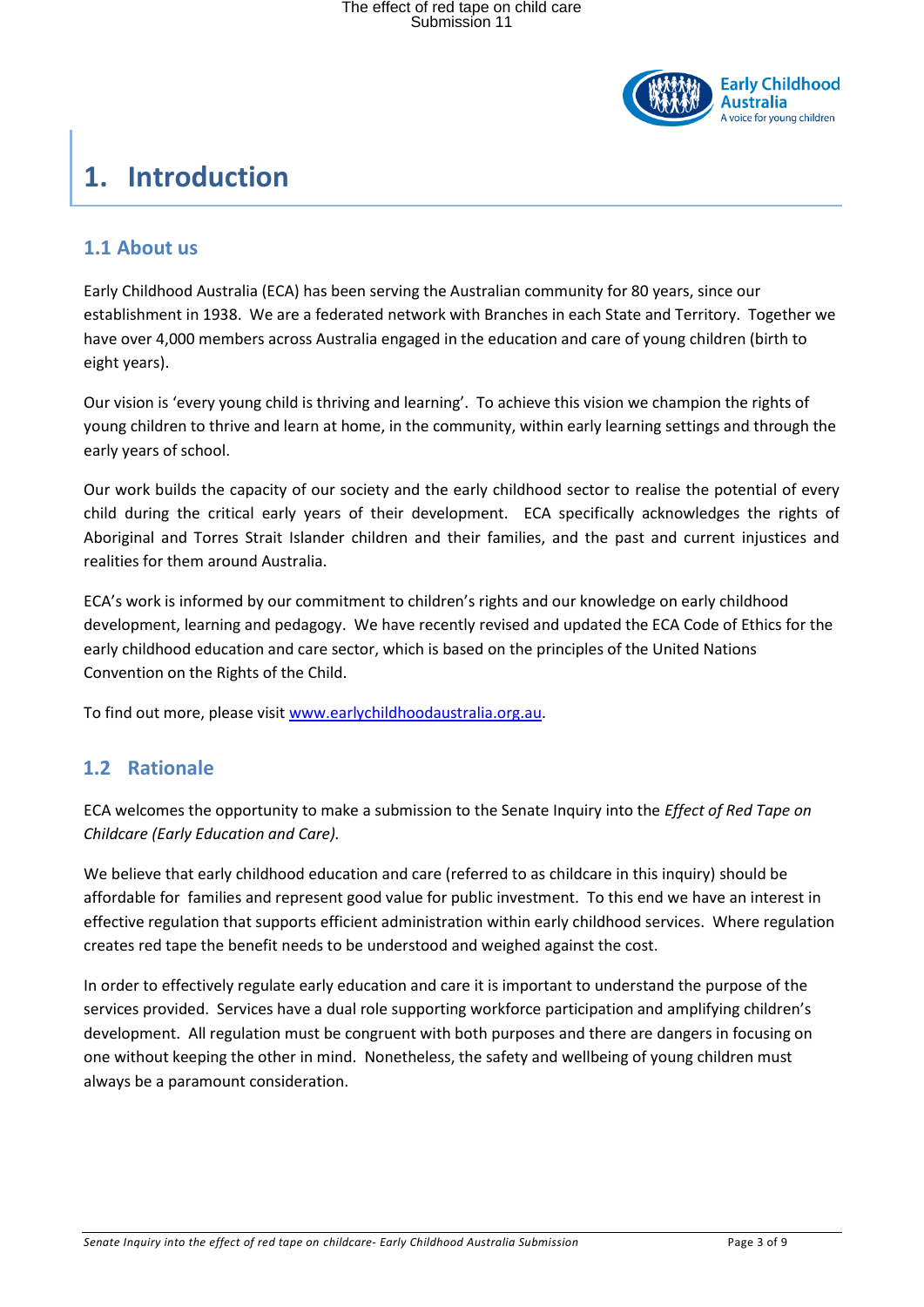

# <span id="page-3-0"></span>**2. Regulating for Quality Early Education**

### <span id="page-3-1"></span>**2.1 The value of early education for Australian children**

There is now strong, irrefutable evidence that early childhood development has a lasting impact across the lifespan. Young children who experience nurturing care and high quality early learning are more likely to make a smooth transition to school, stay engaged with education and experience social and emotional wellbeing through their adult life. In addition to the benefits to children, quality early education can support families to engage or re-engage with the workforce that has economic and social benefits not only to their household but also to the Australian society as a whole.

The Australian Early Development Census (AEDC) 2016 showed that in 2015, one in five Australian children were starting school developmentally vulnerable in one or more domains of child development. Disturbingly, this number is two in five children for Aboriginal and Torres Strait Islander children, as it is for disadvantaged children. In addition, the performance of Australia's school students against international standards is falling, as indicated by results of assessments such as PISA (Programme for International Student Assessment).

A quality early education system for Australia has the potential to ensure that Australia's young children develop to their full potential and thrive in our society. Participation in high quality early learning has become increasingly important as research now points to the importance of early brain development on future academic and social emotional outcomes for children. The OECD finds consistent links between participation in pre-primary education and success in the PISA in mathematics, literacy and science; a child with no pre-primary education is 1.9 times more likely to perform poorly in education than a student who has attended more than a year of pre-primary education, even after controlling for socioeconomic status.<sup>1</sup> Investing in quality early learning is one of the most valuable investments a country can make.

As recognised in numerous OECD reports, early childhood education programs make a significant contribution to achieving educational outcomes in schools, and participation in quality early childhood education has been found to improve school readiness and lift NAPLAN results and PISA scores. Children who participate in high quality early childhood education are more likely to complete year 12 and are less likely to repeat grades or require additional support. High quality early childhood education also has broader impacts; it is linked with higher levels of employment, income and financial security, improved health outcomes and reduced crime. The PWC report '*Putting a value on early childhood education and care in Australia' (*2014) found that the benefits to GDP from children participating in quality early learning stood at more than \$10 billion cumulative to 2050<sup>2</sup>. Additionally, the benefits of increased participation of vulnerable children are estimated to be \$13.3 billion cumulative to 2050.

l

 $^1$  OECD (2016) Education at a glance 2016, Paris, France: OECD Publishing at 80.

<sup>2</sup> PricewaterhouseCoopers (PwC). (2014). *Putting a value on early childhood education and care in Australia*. Australia: PwC.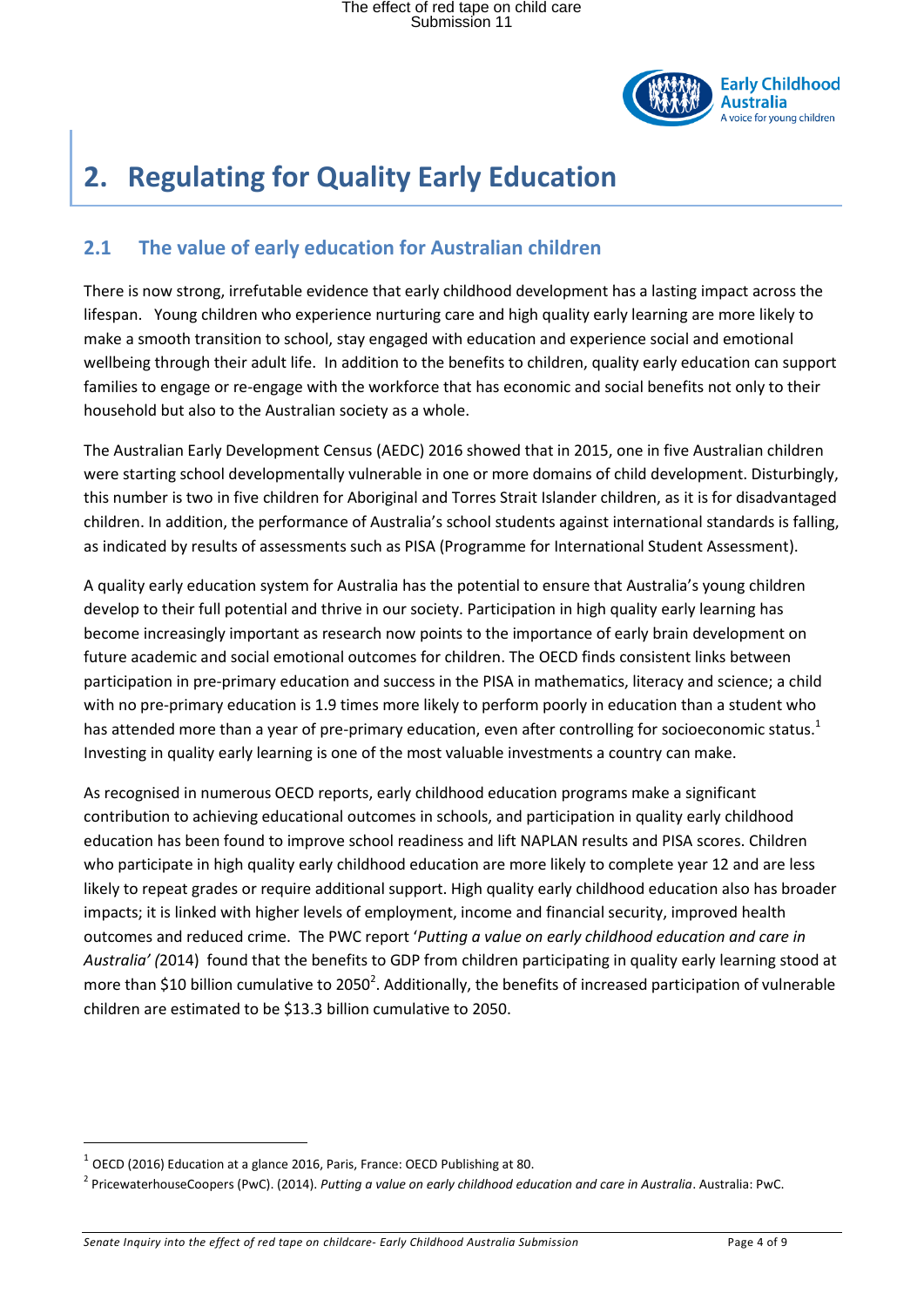

### <span id="page-4-0"></span>**2.2 The importance of monitoring quality**

Moving beyond the simple insight that early education and care matters, research also suggests that much of its benefit for children's future learning and development depends on the quality of services provided<sup>3</sup>. The OECD Report Starting Strong III identified five quality targets that can be leveraged for better child development:

- 1. quality goals and minimum standards
- 2. curriculum and learning standards
- 3. workforce quality
- 4. family and community engagement
- 5. data, research and monitoring

The first five years are when children develop important skills for lifelong learning, including the underlying cognitive skills required for later literacy and numeracy development, as well as social and emotional skills, such as participate in groups, cooperate and negotiate, and regulate their emotions. Early childhood educators and teachers utilise intentional teaching strategies and play-based pedagogy in rich learning environments. Early educators have a unique opportunity to identify early signs of developmental delay or social-emotional problems in order to trigger timely assessment and early intervention, ensuring that children are given the best possible opportunities for their individual needs well before they commence primary school.

The E4Kids study from Melbourne University (2017) found that there were significant positive outcomes when children participated in programs that had instructional support as well as emotional support. The OECD identifies that children who attend high quality ECEC have better outcomes later in life, and that disadvantaged children can benefit the most from attending.<sup>4</sup> Indeed the research indicates that interventions for disadvantaged children are more effective when children in in their "development window", and that intervening later is less efficient.<sup>5</sup>

Research has identified that the benefits of participation in early education were higher in disadvantaged populations (Norway, France preschool expansion studies, EPPE.) yet we also know that the quality of early education services tends to be lower in disadvantaged communities across Australia (Mitchell, 2017)

Australia's National Quality Framework (NQF) is the primary mechanism for regulating the quality of education and cares services. The NQF provides a uniform national system by which Australian early education and care (ECEC) services are measured against standards, so as to ensure children's safety, health and wellbeing, and deliver educational and developmental benefits for children. The Australian Children's Education and Care Quality Authority (ACEQA) is the independent statutory authority that guides the implementation and administration of the NQF, while state and territory governments act as the regulator in each jurisdiction.

 $\overline{\phantom{a}}$ 

<sup>&</sup>lt;sup>3</sup> OECD (2015), Starting Strong IV: Monitoring Quality in Early Childhood Education and Care, OECD Publishing, Paris

<sup>4</sup> OECD (2017) at 146

<sup>&</sup>lt;sup>5</sup> OECD (2017) at 146

*Senate Inquiry into the effect of red tape on childcare- Early Childhood Australia Submission* Page 5 of 9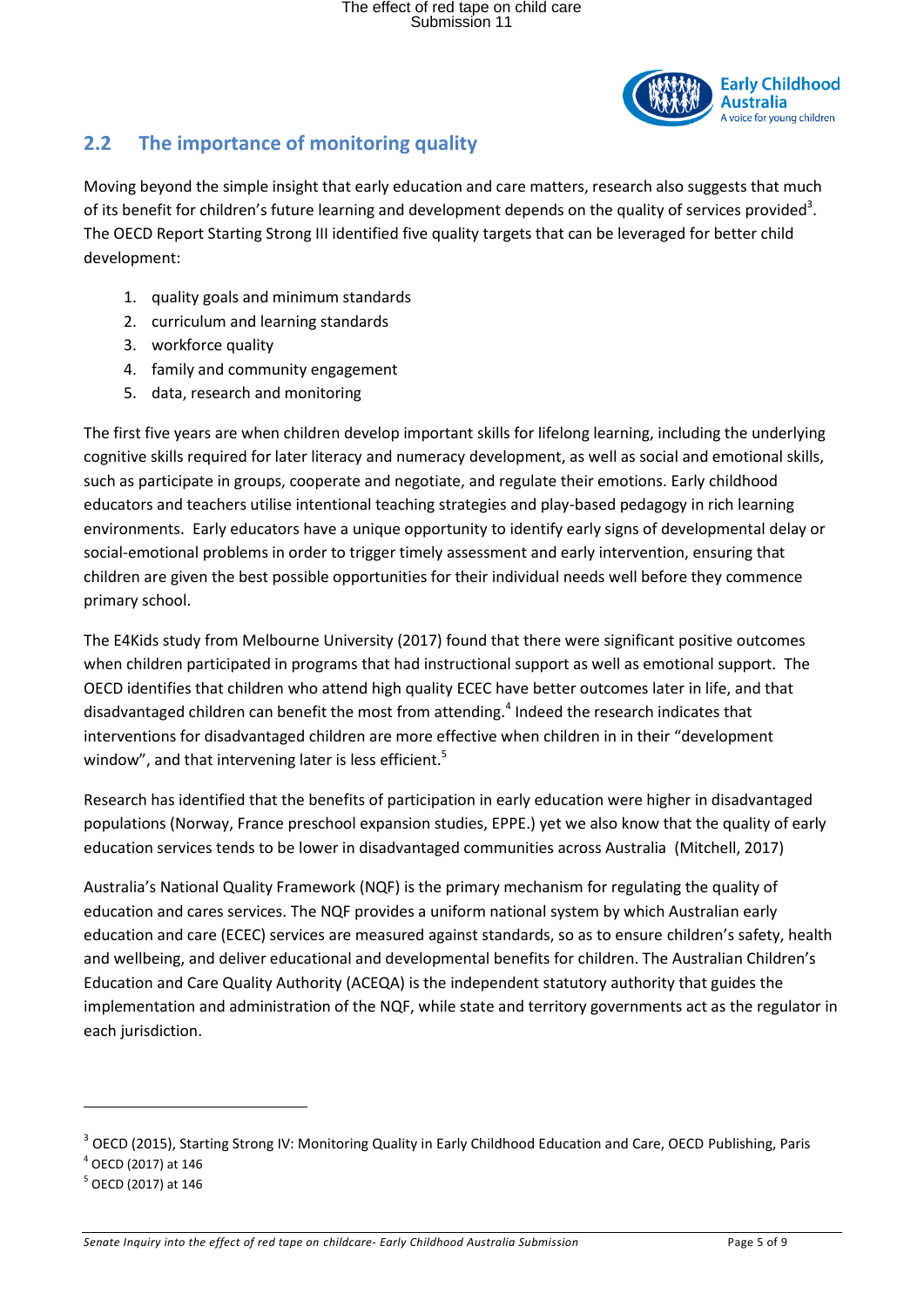

From the commencement of the NQF in January 2012 through the end of 2018, 14, 687 services had been assessed, and 94% of all services had a quality rating. At this time, 77% of services were rated as meeting or exceeding the standards.<sup>6</sup>

The National Quality Framework had delivered benefits to families and children through improved educatorchild ratios, improved educators skills and qualifications, better support for learning through approved learning frameworks, and providing consistent and transparent information about service providers.

The National Quality Framework has the support of the state and territory government, but is also consistently supported by the sector and service providers. In surveys completed by service providers on regulatory burden, ACEQA reports that the support of the sector for the National Quality Framework has remained consistently high, recorded at 97% in the 2017 survey. The perceptions of regulatory burden dropped between 2013 and 2015, and while it increased in 2017, it was not as high as 2013. Specific administrative requirements continue to be associated with burden, primarily through the time taken to undertake the tasks, though for many of the tasks, the burden is offset by the benefit accrued from the requirements.<sup>7</sup>

A review of the National Quality Framework, and its enabling legislation was undertaken across 2016-2017, to ensure that the NQF was improving quality of education and care in Australia in the most efficient and effective way possible.<sup>8</sup> With the intent of reducing unnecessary administration burden for providers and educators, the review resulted in a number of changes to improve clarity, and reduce the complexity and number of standards and elements. Given that this review has only recently occurred, and that the review was undertaken through the lens of reducing administrative burden, it does not seem an appropriate time to undertake further reviews of the NQF. However, an evaluation of the reduction of administration burden should be undertaken in the future to ascertain the impact.

ECA fully supports the National Quality Framework and the benefits that it delivers to children through quality improvement in early education and care. The NQF is the best mechanism for ensuring the social, emotional, physical and developmental wellbeing of our young children in early education and care settings. We would not support any reduction of regulation in this area that would compromise the quality of services provided to children. However, ECA would support in increase in funding under the National Partnership Agreement to ensure that assessments and reviews can be undertaken at a reasonable pace so that Australian families have ongoing confidence in the regulatory framework the supports early childhood education and care.

**Recommendation 1: Maintain the National Quality Framework as the primary mechanism for ensuring the social, emotional, physical and developmental wellbeing of young children in early education and care settings.** 

l

 $^6$  NQF Snapshot Q4 2017, A quarterly report from the Australian Children's Education and Care Quality Authority, https://www.acecqa.gov.au/sites/default/files/2018-02/NQFSnapshotQ4\_2017.PDF

<sup>&</sup>lt;sup>7</sup> National Partnership Annual Performance Report, National Quality Agenda,

https://www.acecqa.gov.au/sites/default/files/2018-02/NationalPartnershipAnnualPerformance.pdf

<sup>&</sup>lt;sup>8</sup> https://www.acecqa.gov.au/resources/research/acecqa-annual-report-2016-17/performance-of-acecqas-nationallaw-functions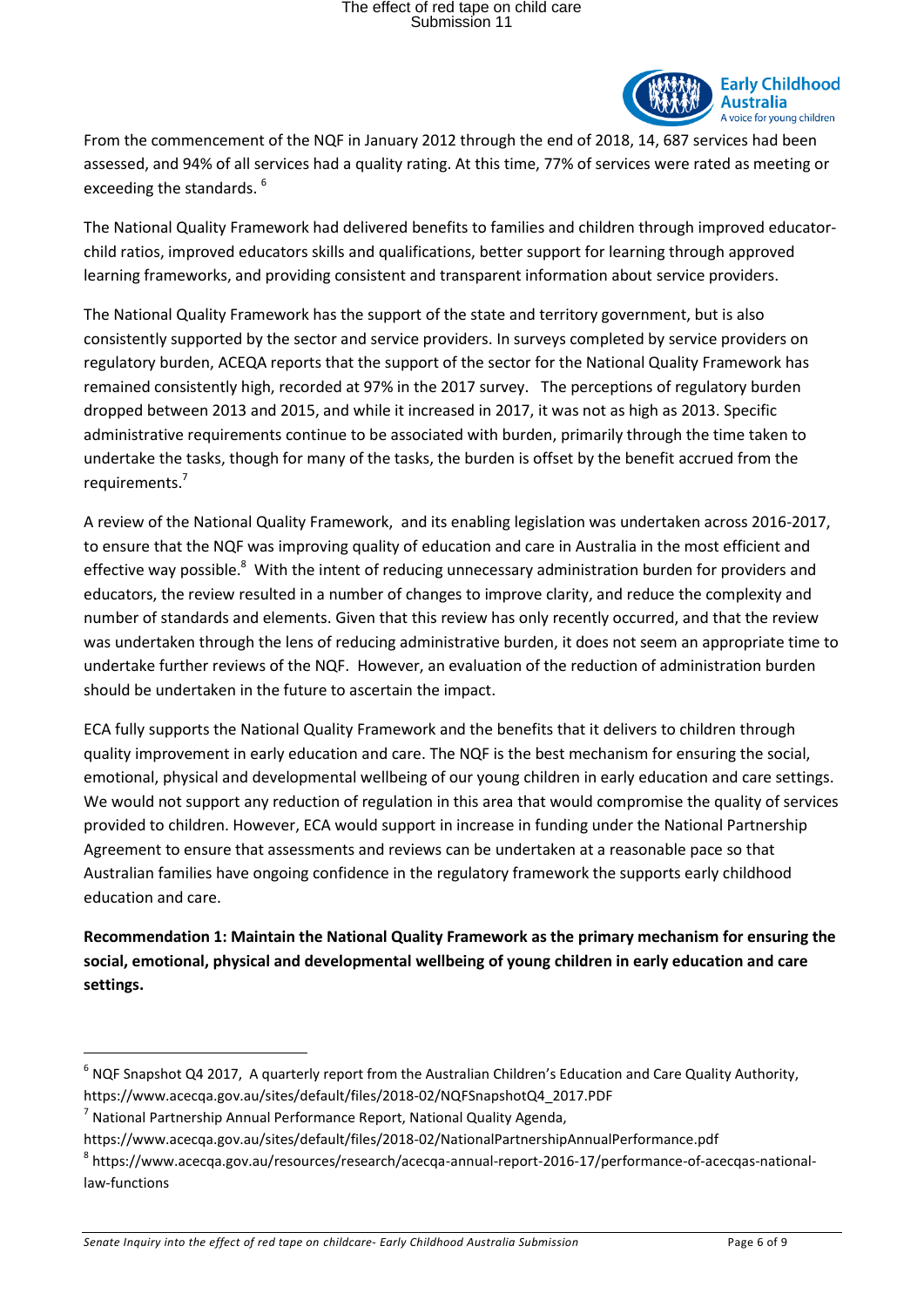

**Recommendation 2: Increase investment through the National Partnership Agreement on Quality in Early Education and Care to enable assessments and reviews to be undertaken in a timely way that offers confidence to Australian families.** 

**Recommendation 3: Continue to evaluate the efficiency and effectiveness of Australia's approach to regulating quality within early education and care settings.**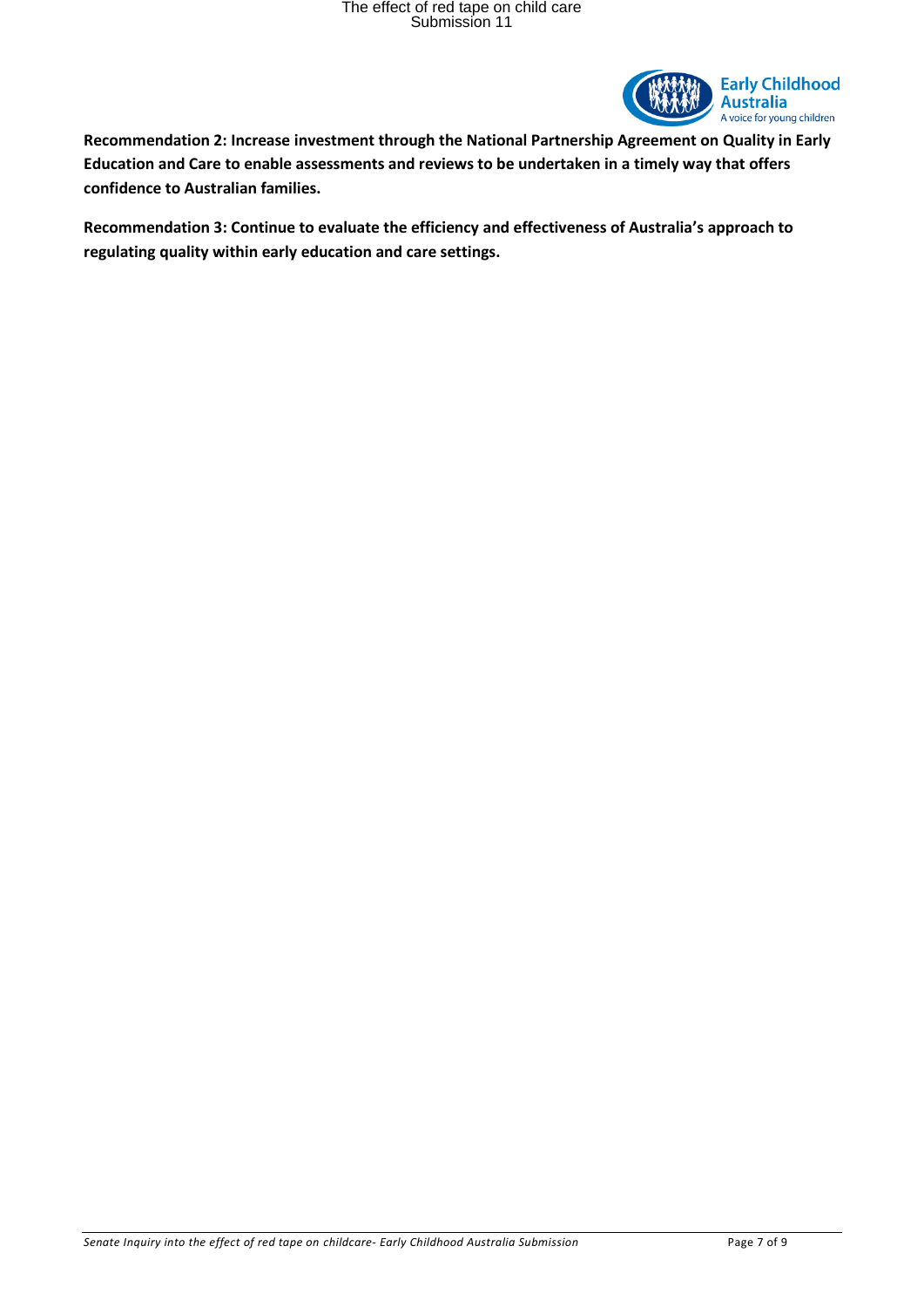

## <span id="page-7-0"></span>**3. Regulating Public Investment**

#### <span id="page-7-1"></span>**3.1 Child Care Subsidy Reform**

The Federal Government Department of Education and Training (DET) is currently implementing a new Child Care Subsidy (CCS) to replace the Child Care Benefit (CCB) and Child Care Rebate (CCR).

Early Childhood Australia supports many aspects of the government's new subsidy, specifically the additional investment in early learning, streamlining the subsidy system and improvements to inclusion support. However, the implementation of the new subsidy raises concerns about increasing administrative burden on both families and service providers. However, ECA is concerned that up to 127,000 children will miss out on the benefits of early education due to the Activity Test<sup>9</sup> and that the impact will fall heavily on families with tenuous or irregular engagement with the workforce. The new CCS will require families to regularly demonstrate that they have engaged in, or will engage in, a sufficient number of hours of prescribed activities to qualify for support to access early education and care.

ECA believes that there is a very strong case for providing all children with access to at least two days a week of early learning, regardless of their parents' workforce participation, to achieve their best development outcomes. Research indicates that two days a week of early learning is the minimum necessary to have an impact on child development outcomes, and that the benefits are significant and ongoing for children from disadvantaged backgrounds in particular.<sup>10</sup> Two days per week can also provide stability for families supporting employment preparation, searching and transition and would make the CCS system simpler for parents to navigate, especially though who are already managing complexity in regards to their employment situation.

The new scheme, rather than reduce administrative complexity for service providers, has increased complexity, through additional notifications required to government, the requirement for daily attendance data for each children entering and leaving a service, and the eligibility requirements for accessing additional child care subsidy (ACCS) for children in the service, including the new 6 week timeframe and the notification and evidence requirements. Not only is the implementation of the new scheme causing increased administrative requirements, it is also requires a significant financial investment by service providers with the need to purchase/upgrade technology and train administrative personnel. Some of this additional administrative burden will also impact on families who will need to supply addition information to apply for and maintain access to subsidies. It is not yet clear how this will occur but warrants close attention once the transition to the new system has occurred.

*Senate Inquiry into the effect of red tape on childcare- Early Childhood Australia Submission* Page 8 of 9

l

<sup>9</sup> Phillips, B. (2016). *Distributional Modelling of Proposed Childcare Reforms in Australia.* ANU Centre for Social Research and Methods. Canberra. Retrieved at http://csrm.cass.anu.edu.au/sites/default/files/rsss/Childcare\_reforms.pdf

<sup>10</sup> Early Childhood Australia. (2014). *Evidence Brief on Two Days of Subsidised Early Childhood Education and Care for all Children*. Retrieved at http://www.earlychildhoodaustralia.org.au/wp-content/uploads/2014/01/Evidence-Brief-on-2-days-care.pdf